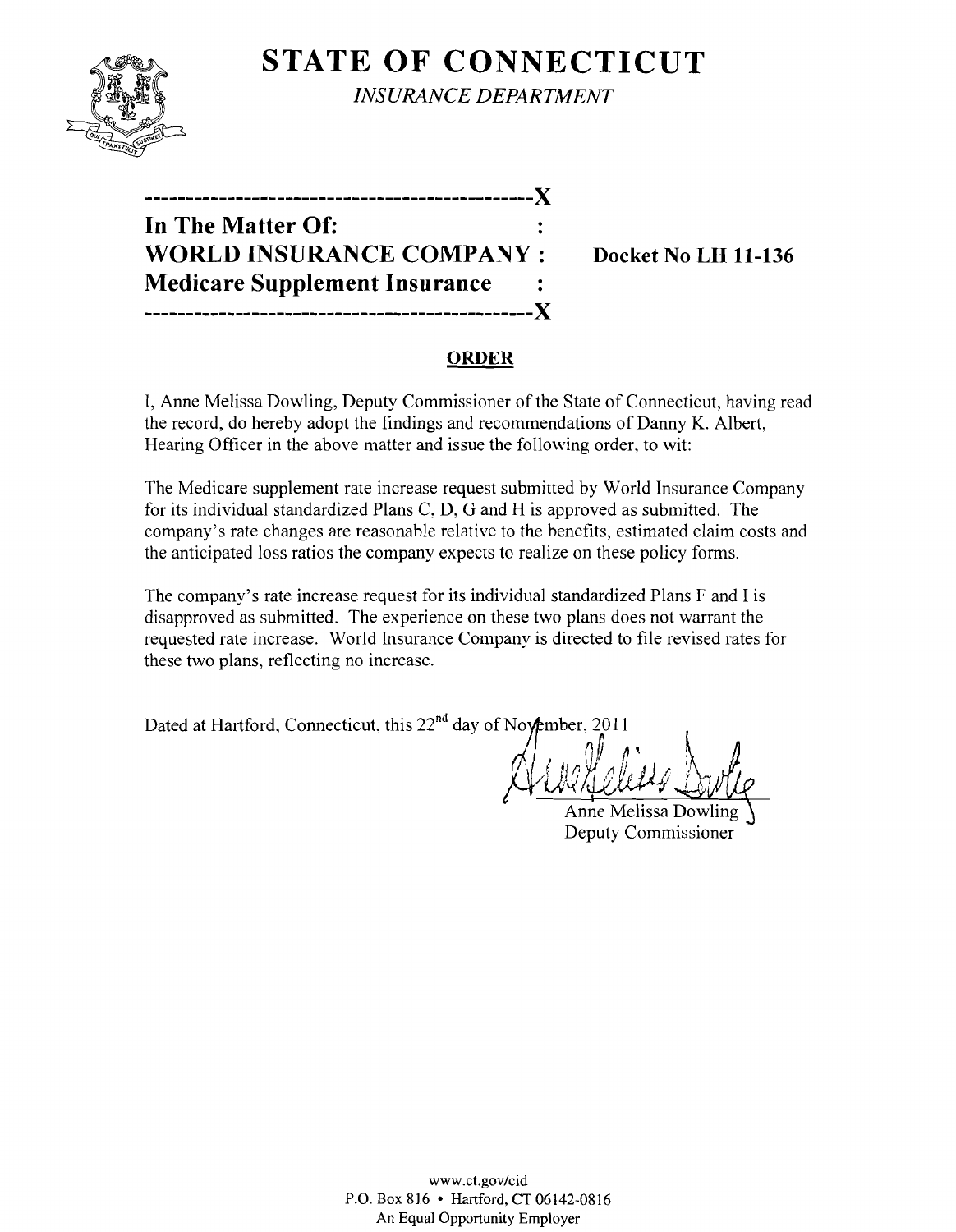# **STATE OF CONNECTICUT**



*INSURANCE DEPARTMENT* 

## **In The Matter Of: WORLD INSURANCE COMPANY: Docket No. LH 11-136 Medicare Supplement Insurance -----------------------------------------------X**

### **PROPOSED FINAL DECISION**

### 1. **INTRODUCTION**

The Insurance Commissioner of the State of Connecticut is empowered to review rates charged for individual and group Medicare supplement policies sold to any resident of this State who is eligible for Medicare. The source for this regulatory authority is contained in Chapter 700c and Section 38a-495a of the Connecticut General Statutes.

After due notice a hearing was held at the Insurance Department in Hartford on November 09, 2011 to consider whether or not the rate increase requested by WorId Insurance Company on its individual standardized supplement business should be approved.

No members from the general public attended the hearing.

No company representatives attended the hearing.

The hearing was conducted in accordance with the requirements of Section 38a-474, Connecticut General Statutes, the Uniform Administrative Procedures Act, Chapter 54 of the Connecticut General Statutes, and the Insurance Department Rules of Practice, Section 38a-8-1 et seq. of the Regulations of Connecticut State Agencies.

A Medicare supplement (or Medigap) policy is a private health insurance policy sold on an individual or group basis which provides benefits that are additional to the benefits provided by Medicare. For many years Medicare supplement policies have been highly regulated under both state and federal law to protect the interests of persons eligible for Medicare who depend on these policies to provide additional coverage for the costs of health care.

Effective December 1,2005, Connecticut amended its program of standardized Medicare supplement policies in accordance with Section 38a-495a of the Connecticut General Statutes, and Sections 38a-495a-1 through 38a-495a-21 of the Regulations of Connecticut Agencies. This program, which conforms to federal requirements, provides that all insurers offering Medicare supplement policies for sale in the state must offer the basic "core" package of benefits known as Plan A. Insurers may also offer anyone or more of eleven other plans (Plans B through L).

> www.ct.gov/cid P.O. Box 816 • Hartford, CT 06142-0816 An Equal Opportunity Employer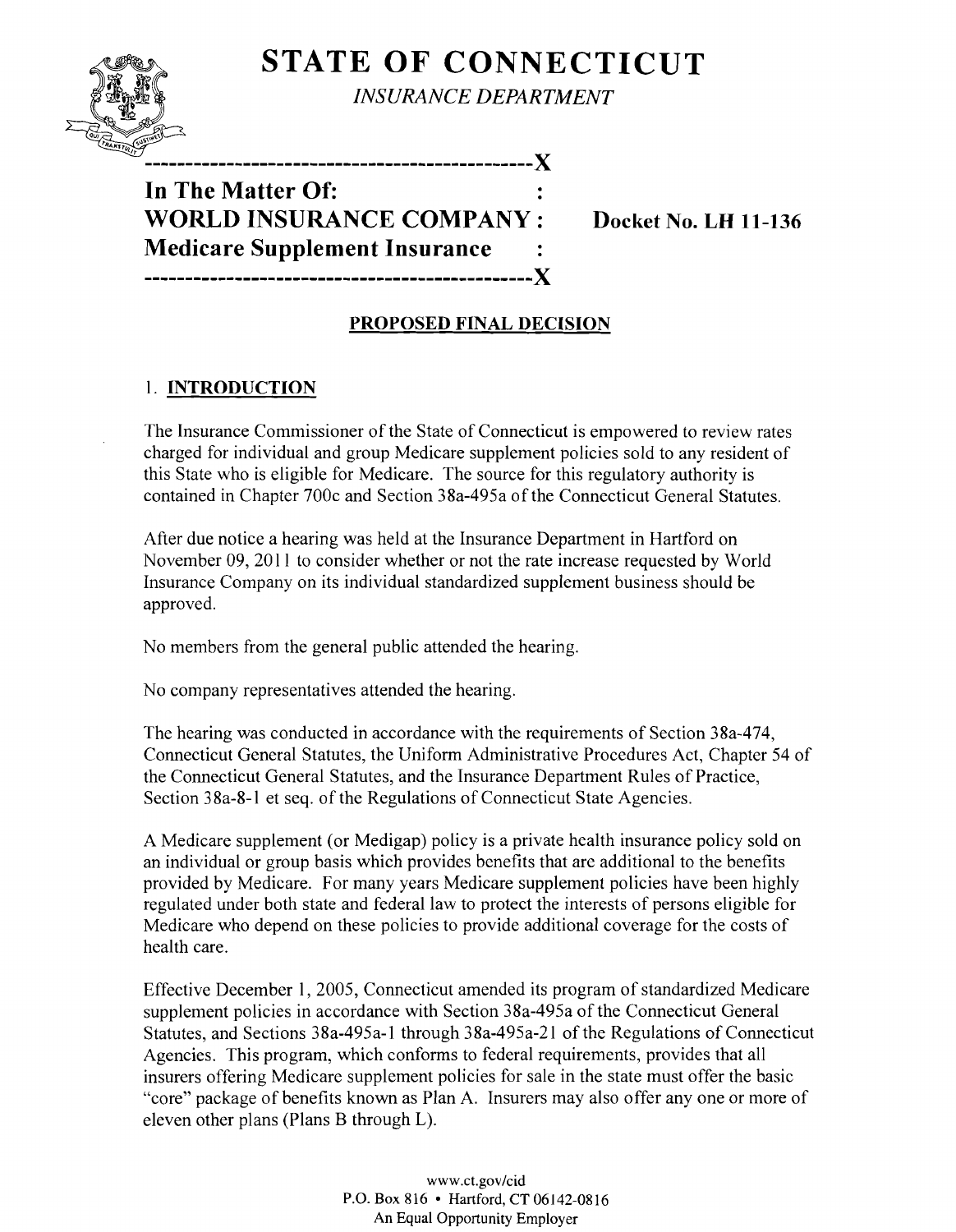Effective January 1,2006, in accordance with Section 38a-495c of the Connecticut General Statutes (as amended by Public Act 05-20) premiums for all Medicare supplement policies in the state must use community rating. Rates for Plans A through L must be computed without regard to age, gender, previous claims history or the medical condition of any person covered by a Medicare supplement policy or certificate.

The statute provides that coverage under Plan A through L may not be denied on the basis of age, gender, previous claims history or the medical condition of any covered person. Insurers may exclude benefits for losses incurred within six months from the effective date of coverage based on a pre-existing condition.

Effective October 1, 1998, carriers that offer Plan B or Plan C must make these plans as well as Plan A, available to all persons eligible for Medicare by reason of disability.

Insurers must also make the necessary arrangements to receive notice of all claims paid by Medicare for their insureds so that supplemental benefits can be computed and paid without requiring insureds to file claim forms for such benefits. This process of direct notice and automatic claims payment is commonly referred to as "piggybacking" or "crossover".

Sections 38a-495 and 38a-522 of the Connecticut General Statutes, and Section 38a-495a-l0 of the Regulations of Connecticut Agencies, state that individual and group Medicare supplement policies must have anticipated loss ratios of 65% and 75%, respectively. Under Sections 38a-495-7 and 38a-495a-l 0 of the Regulations of Connecticut Agencies, filings for rate increases must demonstrate that actual and expected losses in relation to premiums meet these standards, and anticipated loss ratios for the entire future period for which the requested premiums are calculated to provide coverage must be expected to equal or exceed the appropriate loss ratio standard.

Section 38a-473 of the Connecticut General Statutes provides that no insurer may incorporate in its rates for Medicare supplement policies factors for expenses that exceed 150% of the average expense ratio for that insurer's entire written premium for all lines of health insurance for the previous calendar year.

#### II. **FINDING OF FACT**

After reviewing the exhibits entered into the record of this proceeding, and utilizing the experience, technical competence and specialized knowledge of the Insurance Department, the undersigned makes the following findings of fact:

- 1. World Insurance has requested a 5.0% rate increase on its individual standardized Medicare supplement policy forms D-A05 (C, D, F, G, H and I).
- 2. As of August 31, 2011 there were 55 policies in-force in Connecticut and 611 nationwide.
- 3. The latest rate increases approved on these plans were  $6.0\%$  for Plans C, D and H November 2010,4.0% on Plan I November 2009 and 3.5% on Plans F and G December 2005.
- 4. The subject policies are no longer sold.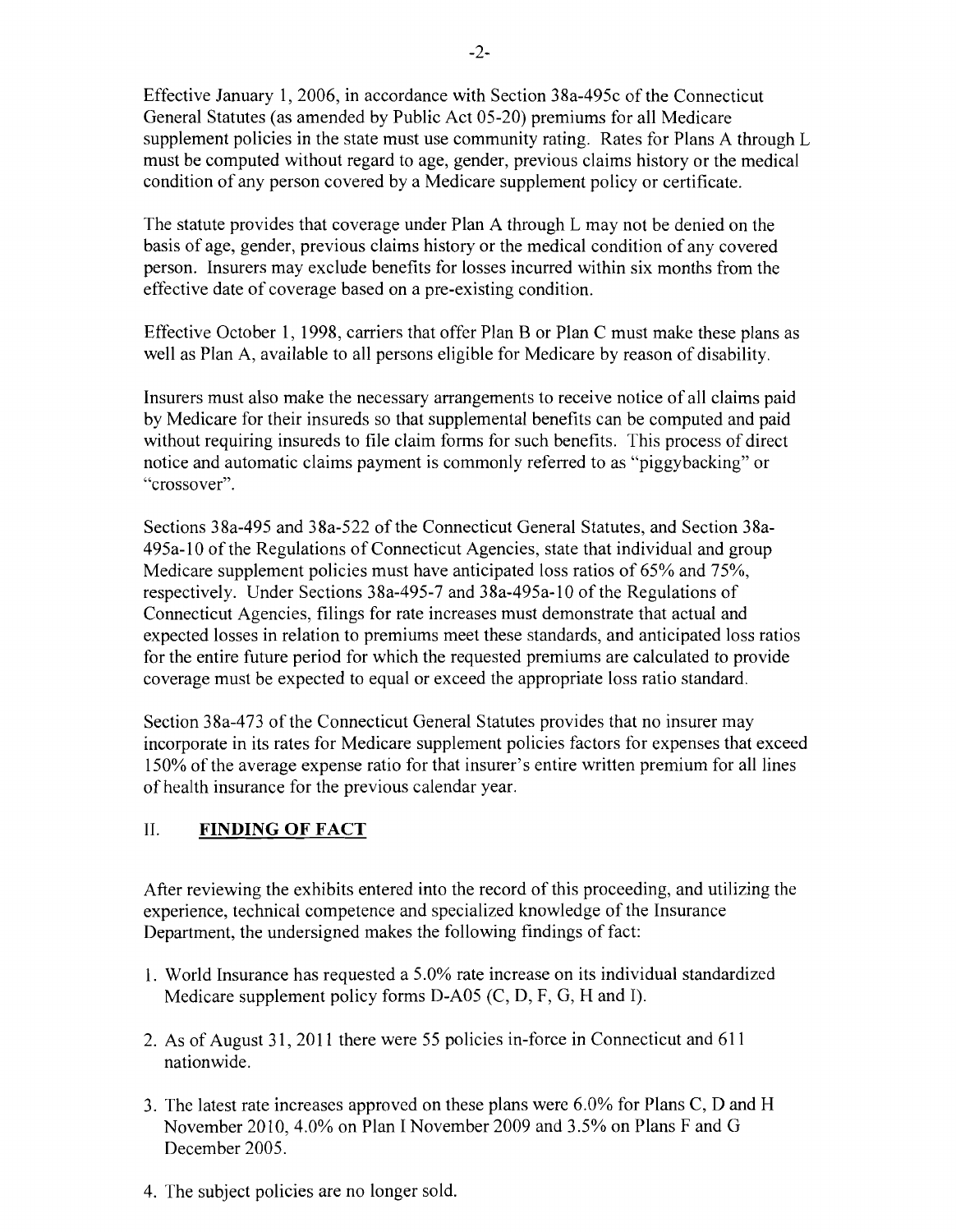- 5. World Insurance certified that their expense factors are in compliance with section 38a-473, C.G.S.
- 6. World Insurance has conformed to subsection (e) of section 38a-495c, C.G.S. regarding the automatic claims processing requirement.
- 7. The proposed rates are designed to satisfy the Connecticut regulatory loss ratio of 65%.
- 8. The following are loss ratios in Connecticut for 2011 (through August) and inceptionto-date:

| Plan          | 2011   | Inception |
|---------------|--------|-----------|
| $\mathcal{C}$ | 46.5%  | 82.3%     |
| D             | 80.7%  | 74.9%     |
| F             | 125.2% | 74.1%     |
| G             | 13.5%  | 55.6%     |
| H             | 15.9%  | 86.8%     |
|               | n/a    | 68.4%     |
| Total         | 79.6%  | 77.1%     |

9. The following are loss ratios on a nationwide basis for 2011 (through August) and inception-to-date:

| Plan  | 2011    | Inception |
|-------|---------|-----------|
| C     | 52.1%   | 74.8%     |
| D     | 85.7%   | 77.6%     |
| F     | 61.7%   | 61.2%     |
| G     | 109.5%  | 65.9%     |
| H     | 15.9%   | 89.0%     |
|       | $0.0\%$ | 64.3%     |
| Total | 63.3%   | 76.2%     |

- 10. Trend of 6% was used to project future claims for all plans.
- 11. World Insurance 2011 Medicare supplement rate filing proposal is in compliance with the requirements of regulation  $38a-474$  as it applies to the contents of the rate submission as well as the actuarial memorandum.

#### III. RECOMMENDATION

Recommend that the 5.0% increase be approved as submitted for Plans C, D, G and H. These rate changes are reasonable in relationship to the benefits, estimated claim costs and the anticipated loss ratios the company expects to realize on this business.